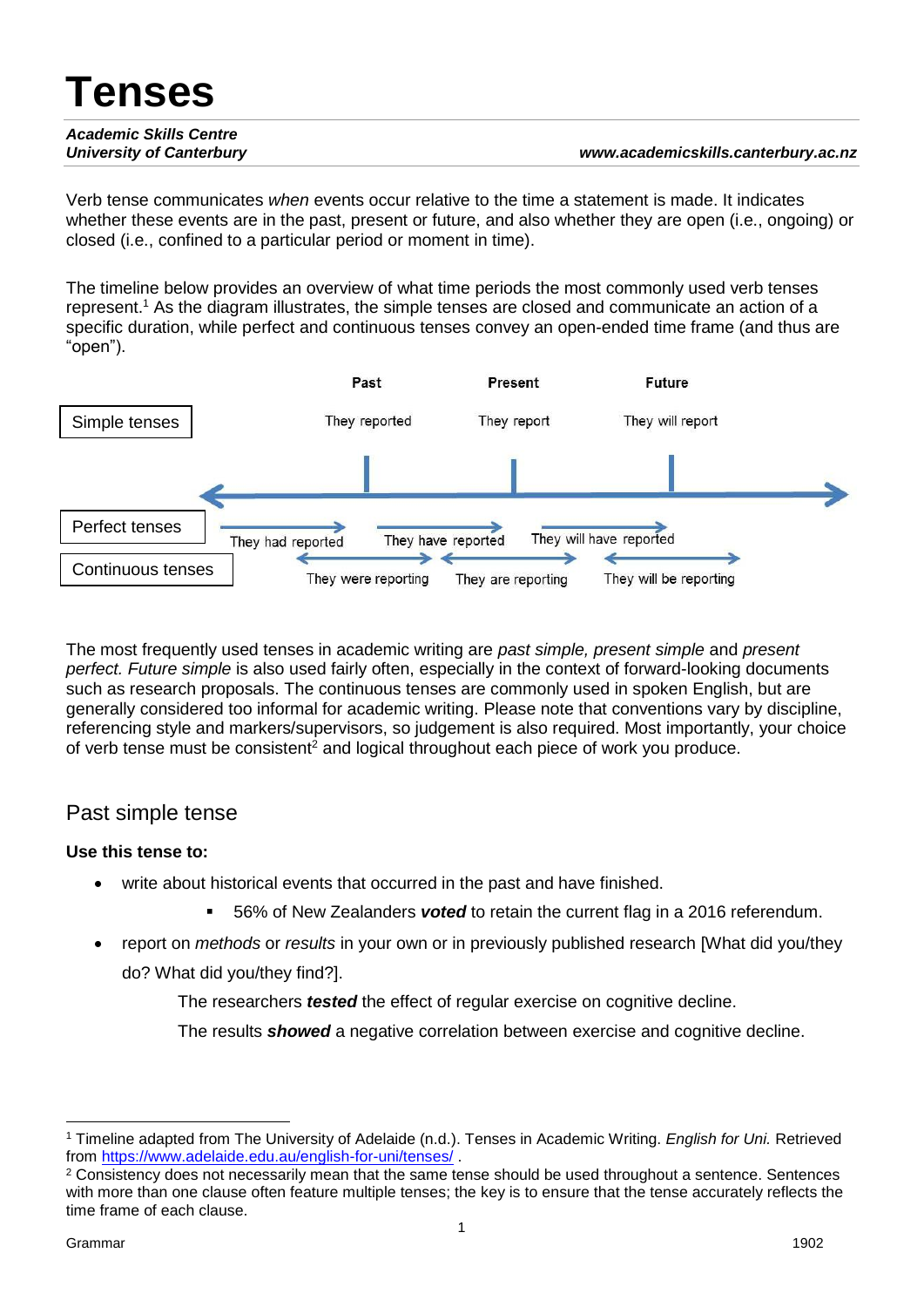# Present simple tense

#### **Use this tense to:**

- state facts.
	- The Puaka-James Hight Central Library *is* the highest building on campus.
- provide current information.

UC *conducts* lectures between eight am and six pm.

- describe the content of literary works like novels, plays, and films (known as the *literary present*). Shakespeare's Hamlet famously *declares* "To be, or not to be; that is the question".
- interpret research findings in your own or previously published research.<sup>3</sup>

The results *suggest* a strong correlation between social media addiction and anxiety.

- refer to theory (since theory claims to be true in general, rather than within a specific time frame). Marxist theory *prioritises* class analyses over discursive interpretations.
- introduce figures, tables and graphs.

Figure 1 *shows* the average concentration of nitrates in the rivers that were sampled.

### Present perfect tense (*has* or *have* + past participle)

#### **Use this tense to:**

• refer to events/states of being that began in the past and continue into the present. Most research on eating disorders *has focused* solely on women.

# Past perfect tense (*had* + past participle)

### **Use this tense to:**

 refer to events that took place prior to another event in the past to emphasise the sequence of events. When sequence is less important, either past perfect or past simple can be used.

After I *had mastered* the sonatas, I *began* to play the concertos. (sequence emphasised)

**I had eaten** before I left the house. ✔

**I** ate before I left the house. ✔

### Future tense

#### **Use this tense to:**

state the aims of future research (e.g., in a research proposal).

This research *will investigate* how outdoor recreational activities affect mental health.

state an argument or main points (present tense is also used frequently—check with your dept.).

This essay *will argue* that National Standards failed to improve student learning.

I *will examine* three learning theories: sociocultural, cognitive and behavioural.

 $\overline{a}$ 

<sup>3</sup> Past simple may also be appropriate, for example, when discussing others' work using APA style.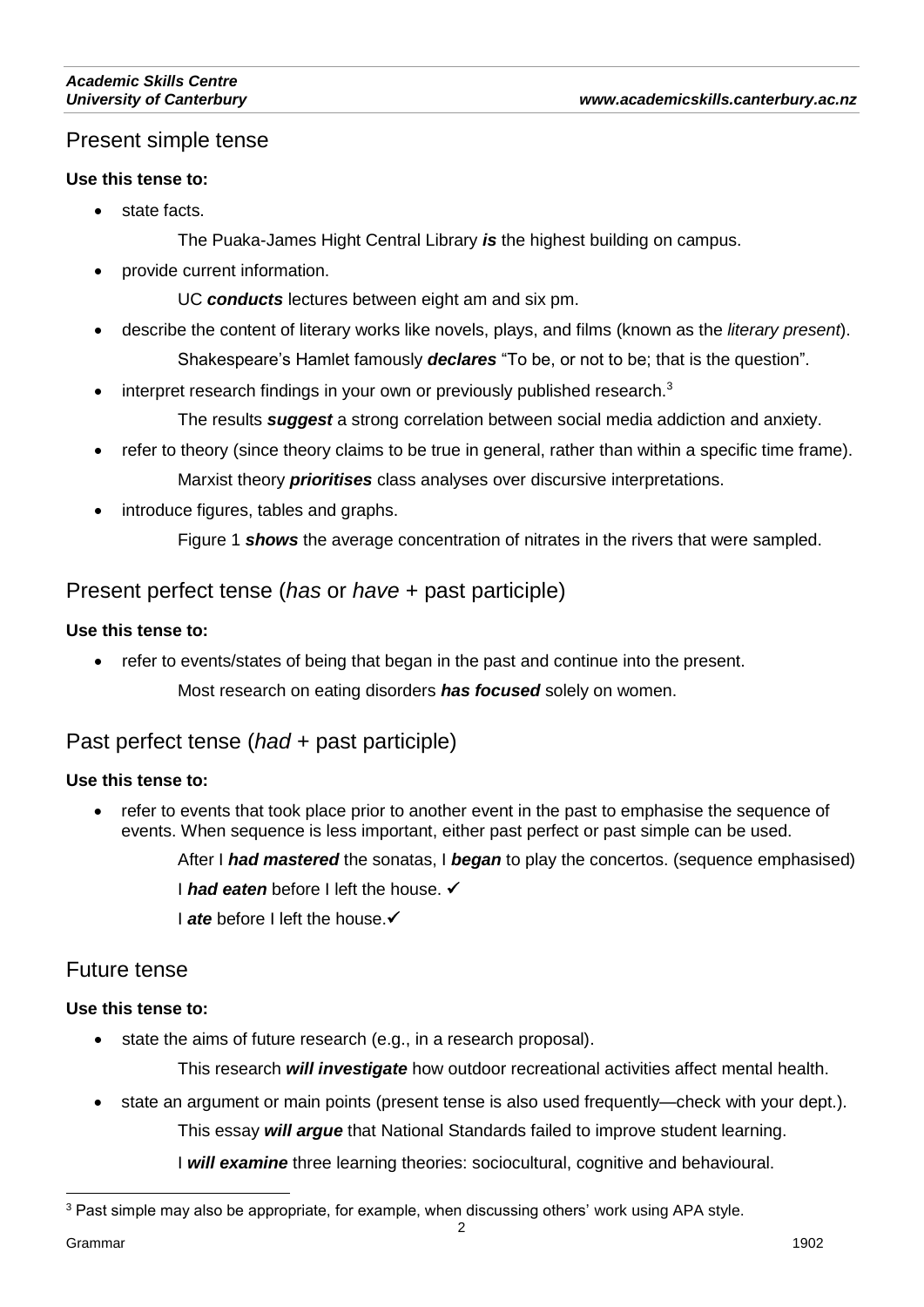## Exercise 1

Circle a., b. or c. to indicate the correct verb tense(s) for each sentence.

- 1. For most undergraduate degrees at UC, students \_\_\_\_ to pass courses worth 360 points.
	- a. need
	- b. will need
	- *c. either*
- 2. 20 of the 32 interviewees \_\_\_\_\_ that they felt only moderately fluent in te reo Māori.
	- a. have reported
	- b. reported
	- *c. either*
- 3. After approval from the Human Ethics Committee is received, participant selection \_\_\_\_\_.
	- a. will commence
	- b. commences
	- *c. either*
- 4. To date, no peer-reviewed research \_\_\_\_\_ the link between vaccination and autism.
	- a. has confirmed
	- b. confirmed
	- *c. either*
- 5. Harry Potter a wizard.
	- a. was
	- b. is
	- *c. either*
- 6. Although cocaine \_\_\_\_\_ an ingredient in the original Coca-Cola, it was removed in 1929.
	- a. had been
	- b. was
	- *c. either*
- 7. Einstein \_\_\_\_\_ his theory of general relativity in 1915.
	- a. has published
	- b. published
	- *c. either*
- 8. This theory \_\_\_\_\_ the existence of black holes.
	- a. hypothesises
	- b. hypothesised
	- *c. either*
- 9. Lee (2012) that social connections are as influential as diet on longevity.
	- a. argues
	- b. argued
	- *c. either*
- 10. Taxi fares \_\_\_\_\_ significantly since the arrival of Uber.
	- a. declined
	- b. have declined
	- *c. either*